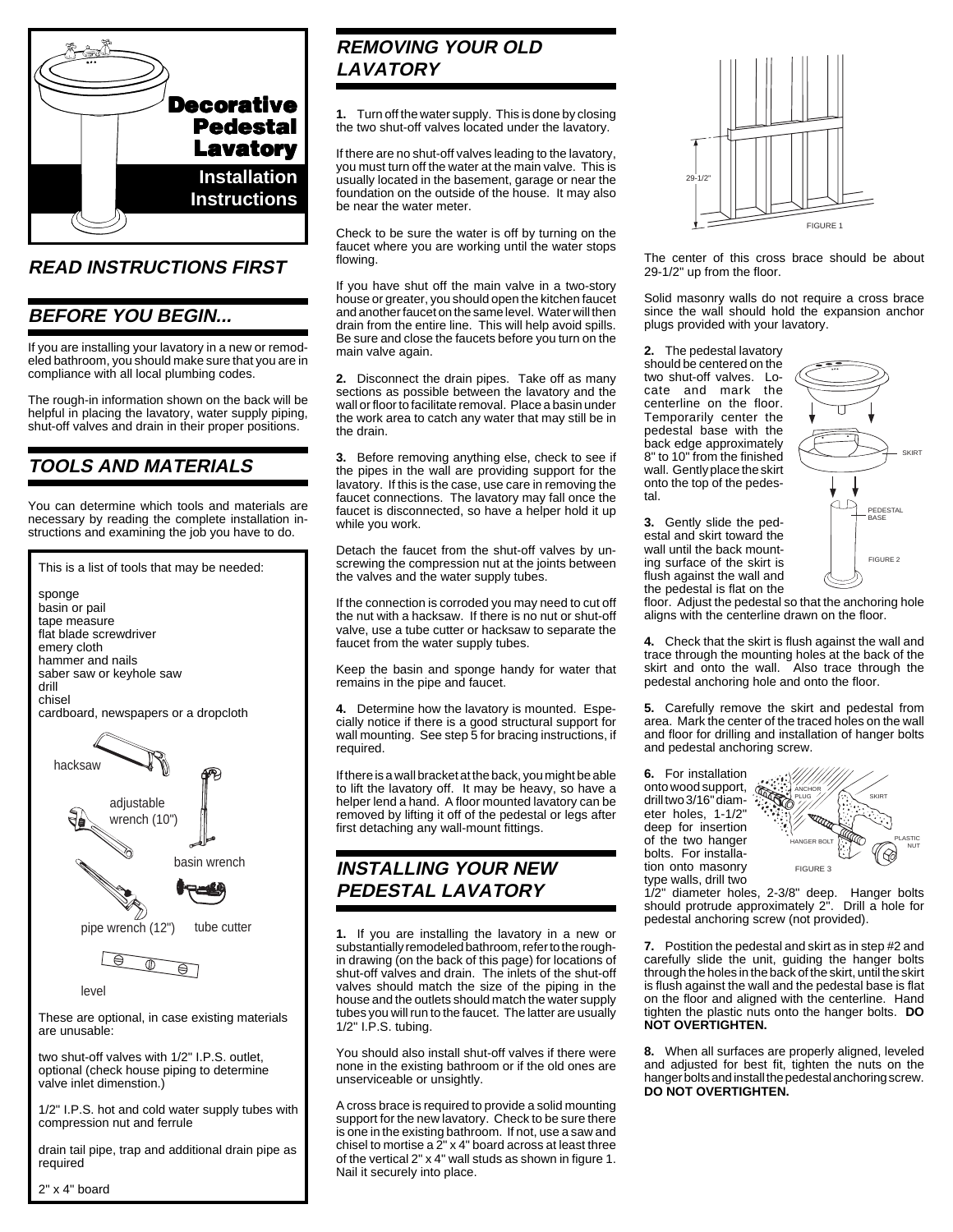**9.** Install the faucet fittings and waste assembly onto the lavatory. **NOTE: An offset clevis strap has been included with your new lavatory. This will simplify installation of the pop-up waste when installed as shown. See Figure 4.**



FIGURE 4

The lavatory should be checked for fit before the next step of applying caulking. Carefully lift and place the lavatory onto the skirt. Note that the lavatory will overhang the skirt slightly. Adjust for even fit. Gently remove the lavatory.

**10.** Place a bead of caulking around the top of edge of the skirt. Lift the lavatory over the skirt and lower it onto the bead of caulking. Adjust the lavatory for an even fit in regard to the overhang.

**Installation Instructions Decorative Countertop Lavatory**

Refer to the sections **BEFORE YOU BEGIN**, **TOOLS AND MATERIALS** and **REMOVING YOUR OLD LAVATORY** on the opposite page before installing your new lavatory.

**1.** A template has been provided to allow you to make an accurate opening for your lavatory. Locate and draw a line at the centerline of the opening. Cut out the template with a scissors and trace onto the countertop using the centerline as a guide.

**2.** Drill a starter hole in the line you have drawn that is large enough to take the blade of a key hole or saber saw. Carefully saw along the line. See figure 1.



**11.** Complete all supply and waste connections, following the instructions from the manufacture. Wipe all excess caulking from the lavatory and skirt.

**12** Turn on the main water supply then open the shut-off valves. Check all connections for leaks. A slight tightening of about 1/4 turn will normally stop any leaks.

## **CARE AND CLEANING**

For every day cleaning, use dish washing soap and water.

### **PARTS**

Parts Policy...In order to avoid unnecessary delay or uncertainty in the satisfaction of warranty claims, buyers are advised to return alleged defective parts to the place of purchase. Sellers are authorized to address and resolve all warranty claims on fixtures directly with buyers.

Your limited warranty is packed in with your lavatory.

**3.** Install the faucet fittings and waste assembly onto the lavatory according to the manufacturer's instructions. **NOTE: An offset clevis strap has been included with your new lavatory. This will simplify installation of the pop-up waste when installed as shown. See figure 2.**



**4.** Clean the countertop surface around the cutout with a damp cloth. Apply a continuous bead of sealant (included) to the surface around the cutout.

**5.** Carefully place the lavatory into the cutout. Align the lavatory in the cutout, then push downward at intervals around the edge. Wipe off excess sealant immediately with a damp cloth or sponge.

**6.** Complete all supply and waste connections, following the manufacturer's instructions. Turn on the main water supply and open the shut-off valves. Check all connections for leaks. A slight tightening of about 1/4 turn will normally stop any leaks.

# **CARE AND CLEANING**

For everyday cleaning, use dish washing soap and water.

# **PARTS**

Parts Policy...In order to avoid unnecessary delay or uncertainty in the satisfaction of warranty claims, buyers are advised to return alleged defective parts to the place of purchase. Sellers are authorized to address and resolve all warranty claims on fixtures directly with buyers.

Your limited warranty is packed in with your lavatory.

### **ROUGH-IN INFORMATION**



FAUCETS ARE NOT INCLUDED. ALL FIXTURE DIMENSIONS ARE NOMINAL AND MAY VARY WITHIN THE RANGE OF TOLERANCES ESTABLISHED BY ANSI STANDARDS A112.19.4 ALL MEASUREMENTS SHOWN ARE SUBJECT TO CHANGE OR CANCELLATION

#### **ROUGH-IN INFORMATION**



FAUCETS ARE NOT INCLUDED. ALL FIXTURE DIMENSIONS ARE NOMINAL AND MAY VARY WITHIN THE RANGE OF TOLERANCES ESTABLISHED BY ANSI STANDARDS A112.19.4 ALL MEASUREMENTS SHOWN ARE SUBJECT TO CHANGE OR CANCELLATION